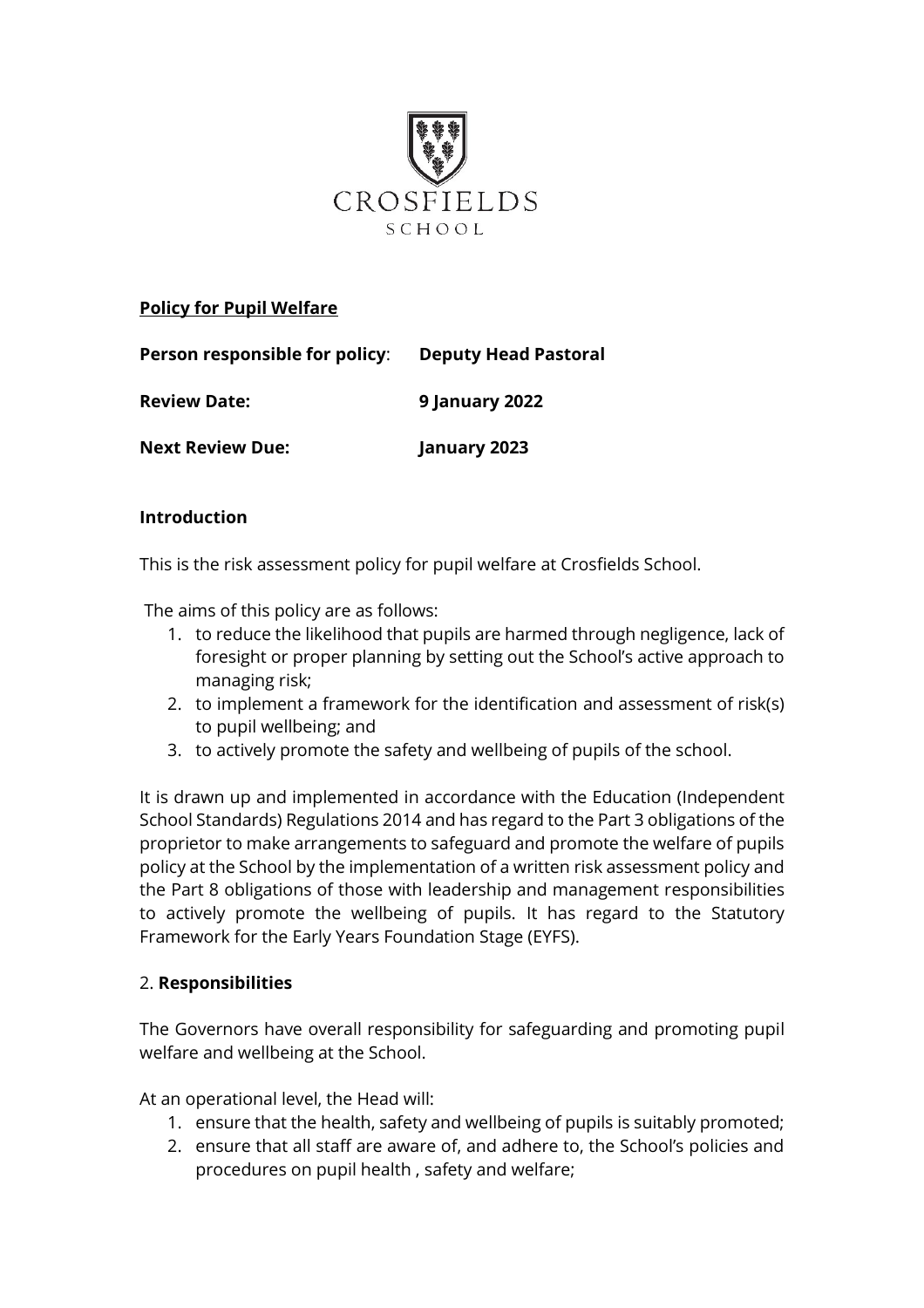- 3. ensure that key staff have clearly established roles and responsibilities;
- 4. ensure that staff are appropriately trained to identify and deal with pupil welfare issues;
- 5. ensure that where concern about a pupil's welfare are identified, the risks are appropriately managed;
- 6. consult with staff, pupils, parents and others, where appropriate, to find practical solutions to welfare issues;
- 7. ensure that standards of pupil welfare at the School are regularly monitored both at an individual level and across the whole school community to identify trends and issue of concern and to improve systems to manage these.

Those named in the table are responsible for carrying out risk assessments in relation to the specific matters of pupil's health, safety and welfare covered in those policies.

# 3. **Pupil Welfare**

The School recognises its responsibility to safeguard and promote the welfare of pupils in its care. This responsibility encompasses the following principles:

- 1. to support pupil's physical and mental health and emotional well-being ( as well as their social and economic well-being);
- 2. to identify children in need and /or those suffering, or likely to suffer, significant harm;
- 3. to protect pupils from abuse and neglect;
- 4. to recognise that corporal punishment at the School can never be justified and force can never be used as a form of punishment;
- 5. to provide pupils with appropriate education, training and recreation;
- 6. to encourage pupils to contribute to society;
- 7. to protect pupils from risk of radicalisation, extremism and being drawn into terrorism, actively promoting fundamental British values and providing appropriate support to those assessed as being vulnerable;
- 8. to ensure that pupils are provided with a safe and healthy environment so far as reasonably practicable;
- 9. to promote a whole-school approach to online safety and to protect pupils from the risks arising from the use of technology; and
- 10. to manage welfare concerns effectively.

The School recognises that individual pupils may have needs which arise from physical, medical, sensory, learning, emotional or behavioural difficulties which require provision additional to or different from that generally required by children of the same age in mainstream schools. The School is committed to promoting and safeguarding the welfare of all its pupils have regard to the special requirements of individual pupils but, where appropriate or necessary, balancing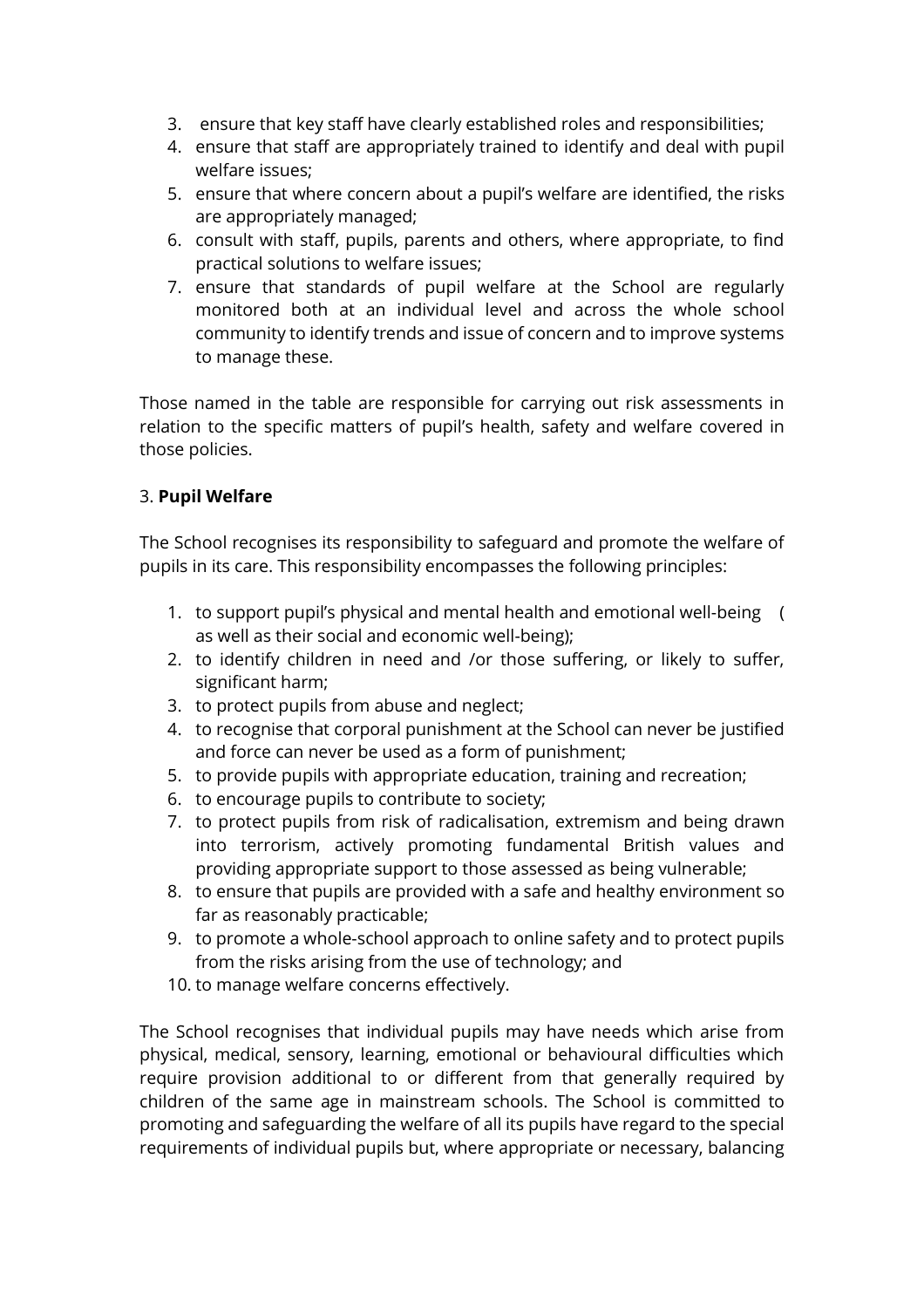the special requirements of individual pupils against the School's responsibilities to promote and safeguard the welfare of all its pupils.

The School addresses its commitment to these principles through:

- 1. Prevention ensuring that all reasonable measures are taken to minimise the risk of harm to pupils and their welfare by:
- 2. Ensuring through training that all staff are aware of and committed to this policy and the values set out ;
- 3. Establishing a positive, supportive and secure environment in which pupils can learn and develop;
- 4. Including in the curriculum, activities and opportunities for PSHE which equip pupils with skills to enable them to protect their own welfare and that of others;
- 5. Providing appropriate medical and pastoral support that is accessible and available to all pupils ; and
- 6. Providing support as soon as a problem emerges at any point in a child's life. The School will , in particular, be alert to the potential need for early help for a child who:

Is disabled and has specific needs;

Has special educational needs;

Is a young carer;

Is showing signs of engaging in anti-social or criminal behaviour;

Is in a family circumstance presenting challenges for the child, such as substance abuse, adult mental health problems and domestic violence;

Has returned home to their family from care; and /or

Is showing signs of abuse and / or neglect

Protection – ensuring all appropriate actions are taken to address concerns about the welfare of a pupil, whether of a safeguarding nature or otherwise. This includes:

Sharing information about concerns with agencies who need to know and involving pupils and their parents appropriately; and

Monitoring pupils known or thought to be at risk of harm or requiring additional support and formulating and / or contributing to support packages for those pupils.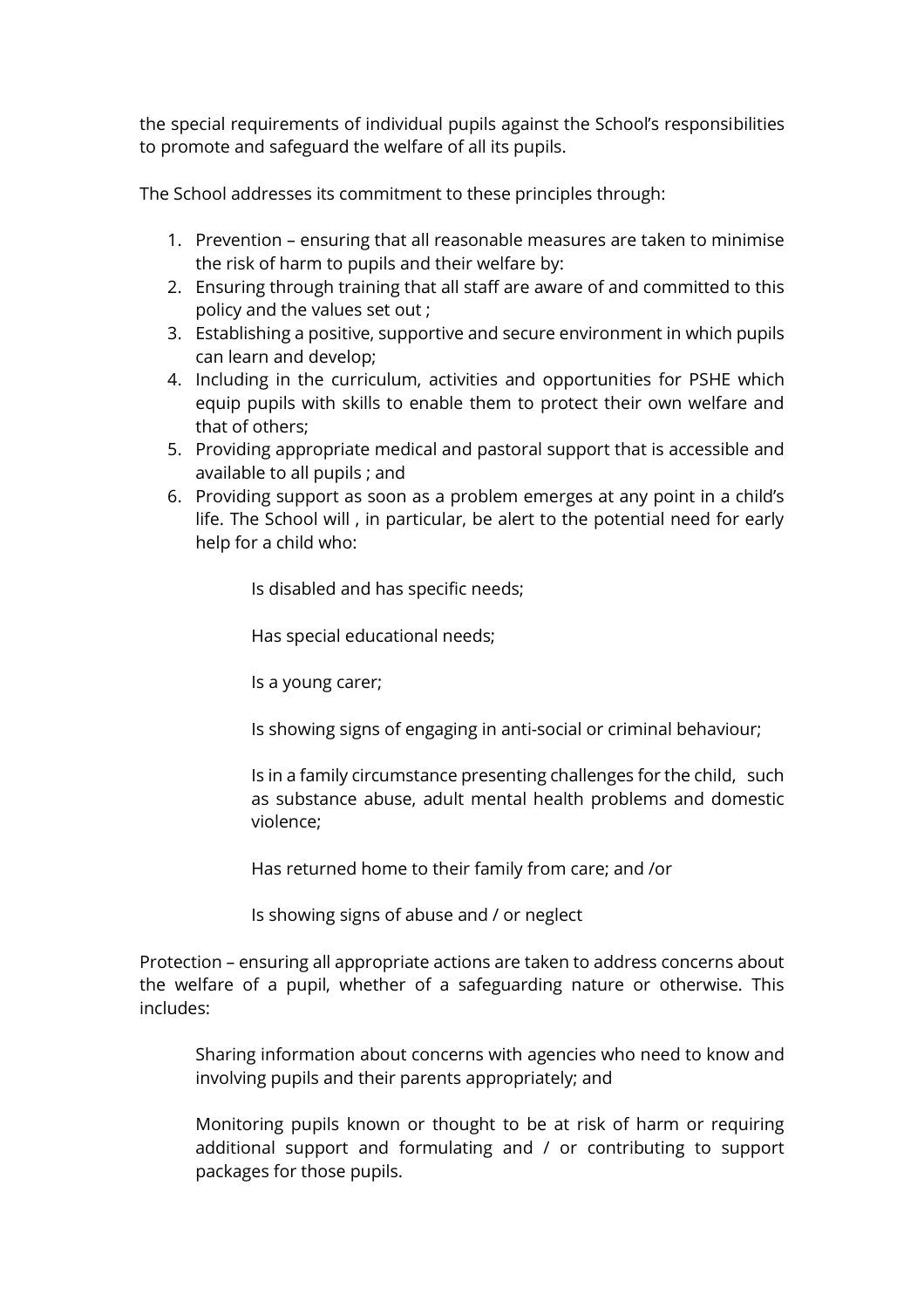The School recognises that pupil welfare and well-being can be adversely affected by many matters whether in or away from school, including abuse, bullying, radicalisation behavioural and health issues.

The School has developed this policy and policies in the table below, which set out full details of its procedures to safeguard and promote pupil health, safety and welfare in accordance with its duties under part 3 of the ISSRs.

| Policy                                                            | Responsibility for risk assessment    |
|-------------------------------------------------------------------|---------------------------------------|
| Safeguarding and Child Protection Policy                          | Designated Safeguarding Lead          |
| Recruitment, Selection and Disclosure<br>policy and procedure     | <b>HR Manager</b>                     |
| Anti-bullying                                                     | Deputy Head Pastoral                  |
| Behaviour and Discipline                                          | Deputy Head Pastoral                  |
| Acceptable use of ICT - pupils (including<br>e-safety guidelines) | Head of Digital Learning              |
| Health and Safety                                                 | <b>Bursar</b>                         |
| First Aid                                                         | <b>Bursar</b>                         |
| Administration of Medication/ Healthcare                          | <b>School Nurse</b>                   |
| Learning difficulties                                             | <b>Head of Learning Support</b>       |
| <b>Accessibility Plan</b>                                         | Estates manager                       |
| <b>Educational Visits</b>                                         | <b>Educational Visits Coordinator</b> |
| Supervision                                                       | Deputy Head                           |
| Visitors and Visiting Speakers                                    | Deputy Head                           |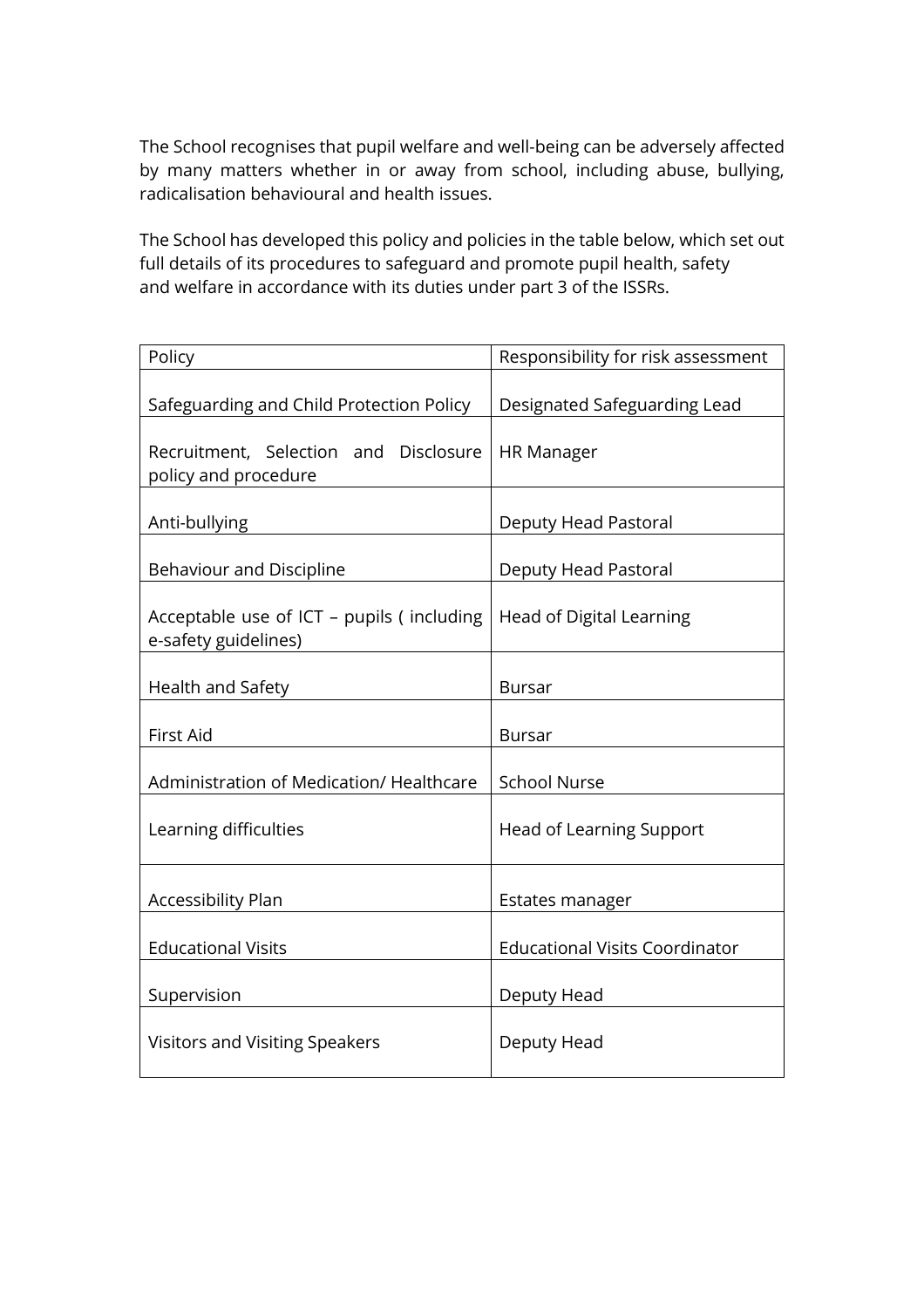#### 4**. Risk Assessment**

Where a concern about a pupil's welfare is identified, the risks to that pupil's welfare will be assessed and appropriate action will be taken to reduce the risks identified. The assessment and action will be recorded and regularly monitored and reviewed. More guidance on risk assessment can be found in Appendix 1.

The format of risk assessment may vary and may be included as part of the School's overall response to a welfare issue, including the use of individual pupil welfare plans ( such as behaviour, healthcare and education plans, as appropriate) or by using the attached risk assessment form at Appendix 2 and /or the pupil welfare summery at Appendix 3. Regardless of the form used, the School's approach to promoting pupil welfare will be systematic and pupil focused.

The information obtained through this process and the action agreed will be shared, as appropriate, with other staff, parents and third parties in order to safeguard and promote the welfare of a particular pupil or of pupils generally.

Risk assessments are stored on the T drive. Assessments relating to individual pupils will be held on their pupil records.

#### **5. Safeguarding/ child Protection**

The School has policies and processes in place to ensure effective compliance with all national and local safeguarding requirements, including without limitation:

The Children Act 1989

The ISSRs and EYFS;

Keeping Children Safe in education (September 2021)

Working together to safeguard children (2018) : and

Berkshire West Safeguarding Group (BWSG) procedures and practices, including local protocols for assessment and threshold document.

The School's policies and processes seek to ensure that all members of the School community understand that safeguarding is everyone's responsibility. They have been designated to enable staff and others working with children to:

1. Develop an awareness and understanding of the early help process, including identifying emerging problems, liaising with the designated safeguarding lead, sharing information with other professionals to support early identification and assessment;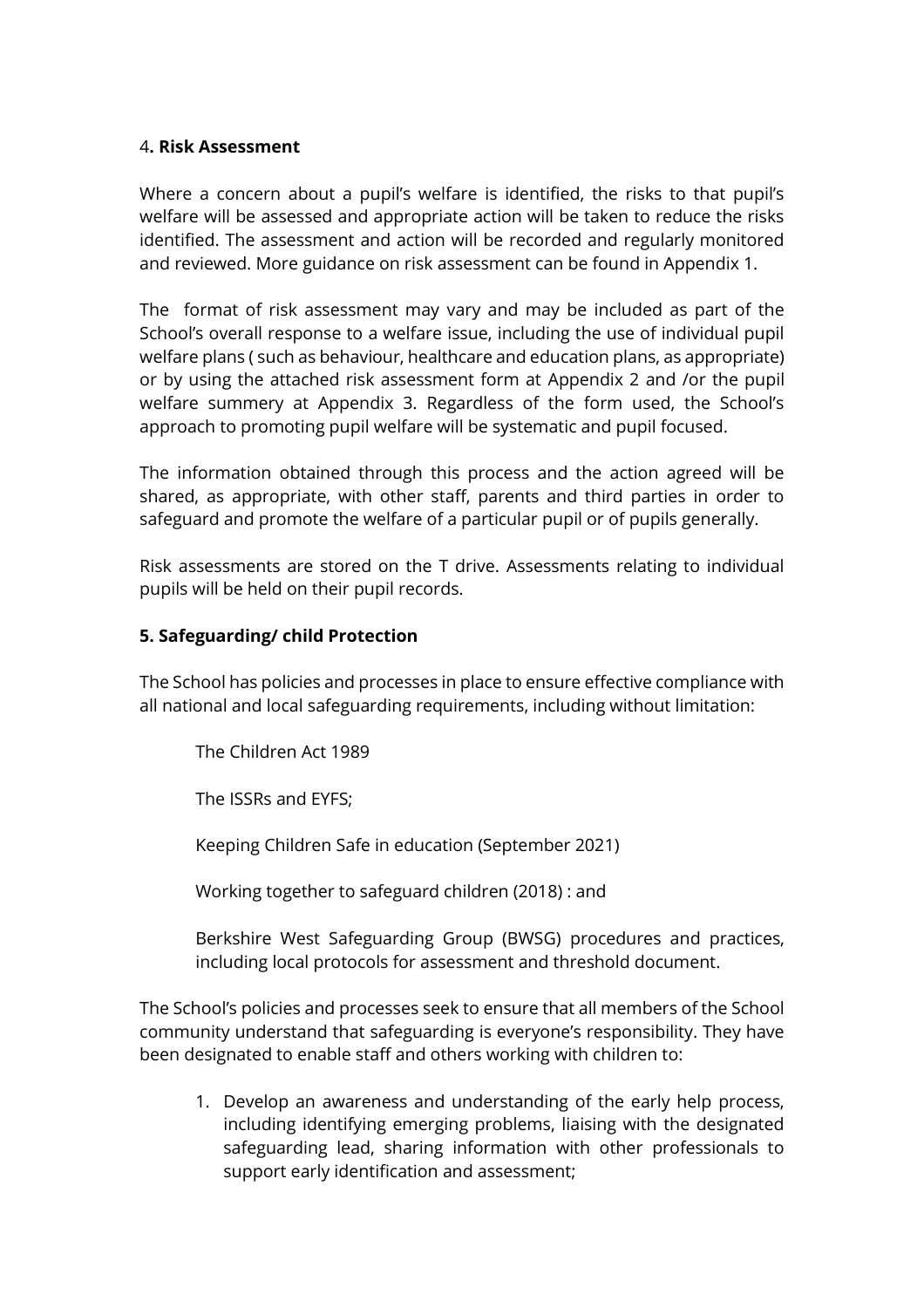- 2. Be confident about identifying children in need (that is a child who is unlikely to achieve or maintain a reasonable level of health or development, or whose health or development is likely to be significantly or further impaired, without the provision of services; or a child who is disabled) and about actions which might be required when concerns are identified about a child; and
- 3. Be confident about identifying where a child is in immediate danger or is at risk of harm and the actions which are required to safeguard and promote the child's welfare.

The School's policies and processes describe and reinforce how the School works with social care, the police, health services and other services to promote the welfare of children and protect them from harm. This includes:

- 1. Providing a co-ordinated offer of early help when additional needs of children are identified;
- 2. Contributing to inter-agency plans to provide additional support to children subject to child protection plans: and
- 3. Allowing access for relevant local authority personnel to conduct, or to consider whether to conduct, assessments under section 17 or section 47 of the Children Act 1989.

Full details of the School's safeguarding procedures are set out in the safeguarding and child protection policy. Details of the School's online safety strategy are set out in the Acceptable Use of ICT policy – pupils (including e-safety guidelines)

The School's process for safer recruitment is detailed in the recruitment, section and disclosure policy and procedure.

## **6. Protection from radicalisation and extremism**

Details of the School's procedures to prevent pupils from becoming radicalised and /or being drawn into extremism and / or terrorism in accordance with the Prevent duty guidance for England and Wales 2015 ( HM Government) and the department advice on the Prevent duty ( Department for Education (DfE) are also contained within the safeguarding and child protection policy.

The School will meet these obligations by assessing the risk of pupils being drawn into radicalisation and /or extremism and /or terrorism and putting in place control measures to support those at risk.

The School is committed to providing a safe space in which pupils can consider and discuss sensitive topics, including terrorism and extremist ideas that are part of terrorist ideology, and learn how to challenge these ideas.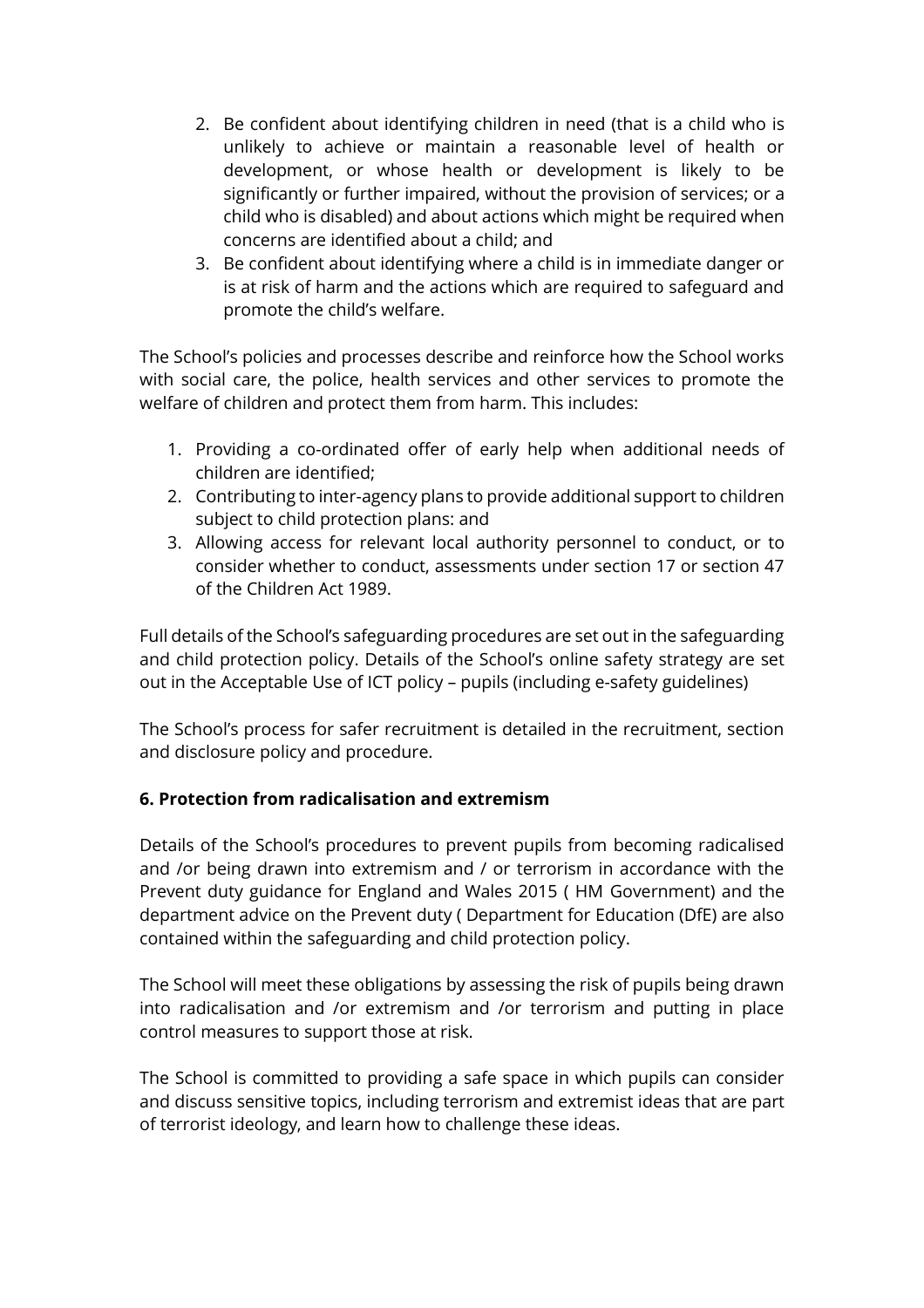The School has a written Visitors and Visiting Speakers policy and will ensure that the arrangements for visiting speakers are suitably risk assessed before the visit takes place. Clear protocols are in place to ensure that those visiting speakers are suitable and are appropriately supervised when on School premises.

# 7. **Anti-Bullying**

The School is committed to preventing bullying and has a written Anti-bullying policy which covers the School's approach to the management of bullying and cyber bullying.

Bullying can happen to all pupils and the School is alert to the effect any form of bullying can have. Appropriate support is provided to all those involved in any incident of bullying, Taking into account the individual circumstances and level of need.

The School understands that a range of factors may result in some pupils being more vulnerable to bullying and its impact than others. These factors will be taken into account when assessing the risks to the welfare of such pupils and appropriate support measures put in place.

Low level disruption is tackled at an early stage to prevent negative behaviours escalating.

## 8. **Behaviour and Discipline**

The School has a written behaviour and discipline policy which sets out how it promotes good behaviour amongst pupils and the sanctions to be adopted in the event of pupil misbehaviour

This policy contains further information about the School's performance of its duties under the Equality Act 2010 (and reasonable adjustments made for pupils with disabilities), support systems for pupils and liaison between parents and other agencies.

## 9. **Health and safety**

In accordance with its obligations under the Health and Safety at work Act 1974 and the regulatory Reform (Fire Safety) Order 2005 and with part 3 of the ISSRs and the EYFS, the School has a duty to ensure the health, safety and welfare of employees and the health and safety of pupils and other affected by the School's operations, so far as is reasonably practicable.

The School will meet this requirement by taking a sensible, proportionate and holistic approach to management of health and safety issues in accordance with the School's obligations and its health and safety policies.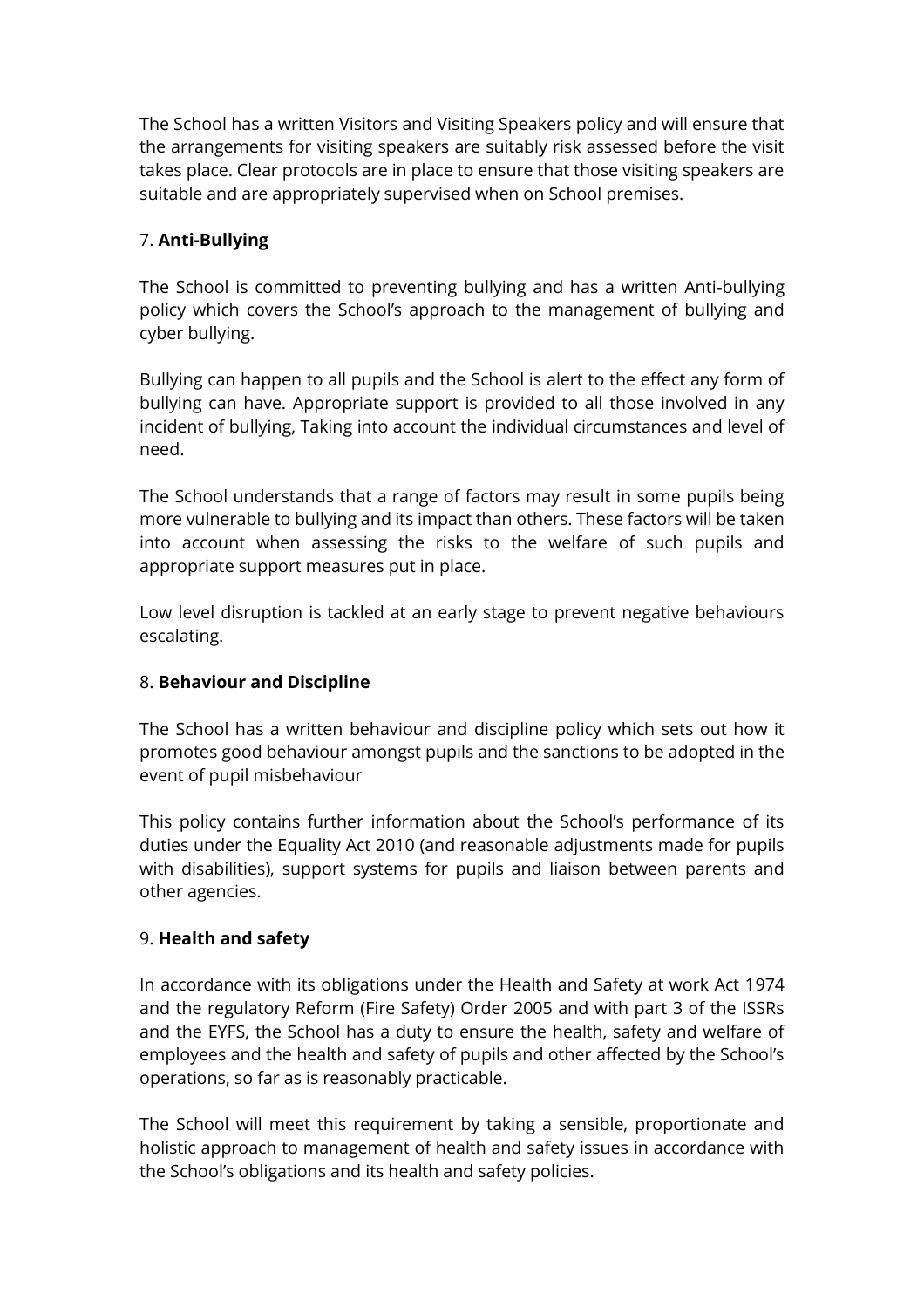### **10. Special Educational Needs**

The School will make appropriate arrangements to identify and support all pupils with special educational needs, whether or not they have the benefit of a Statement of Special Educational Needs or an Education, Health and care plan as set out in the learning difficulties policy.

### **11. Medical Issues**

In accordance with its obligations under the Health and safety at Work Act 1974 and with Part 3 or the ISSRs and the EYFS, the School has a duty to make appropriate arrangements for:

First Aid – to ensure that it is administered to anyone who requires it in a timely and competent manner;

The administration of medication to pupils;

Supporting pupils with medical conditions.

Details of the School's arrangements for these are set out in the first aid policy, the administration of medication policy and the health care policy.

## **12 . Reporting**

When assessing risks to pupil welfare and well-being at the School, all staff should also consider whether the matter should be reported to outside agencies and /or regulatory bodies, including but not restricted to, Children's Social Care, the Police (including, in relation to those identified as being at risk of radicalisation, the Lead Prevent Officer (Thames Valley Police), ISI, CAMHS, the Charity Commission.

If a pupil is in immediate danger or is at risk of harm, a referral should be made to children's social care and /or the police immediately. Anybody can make a referral in these circumstances (see the School's safeguarding and child protection policy). If a referral is made by someone other than the Designated Safeguarding Lead, the DSL should be informed of the referral as soon as possible.

The School shall inform the applicable local authority in the appropriate circumstances of any pupil who is going to be added to or deleted from the School's admission register.

#### 13. **Information Sharing**

The School recognises that effective information-sharing between it and local agencies is essential for effective identification and assessment of need and the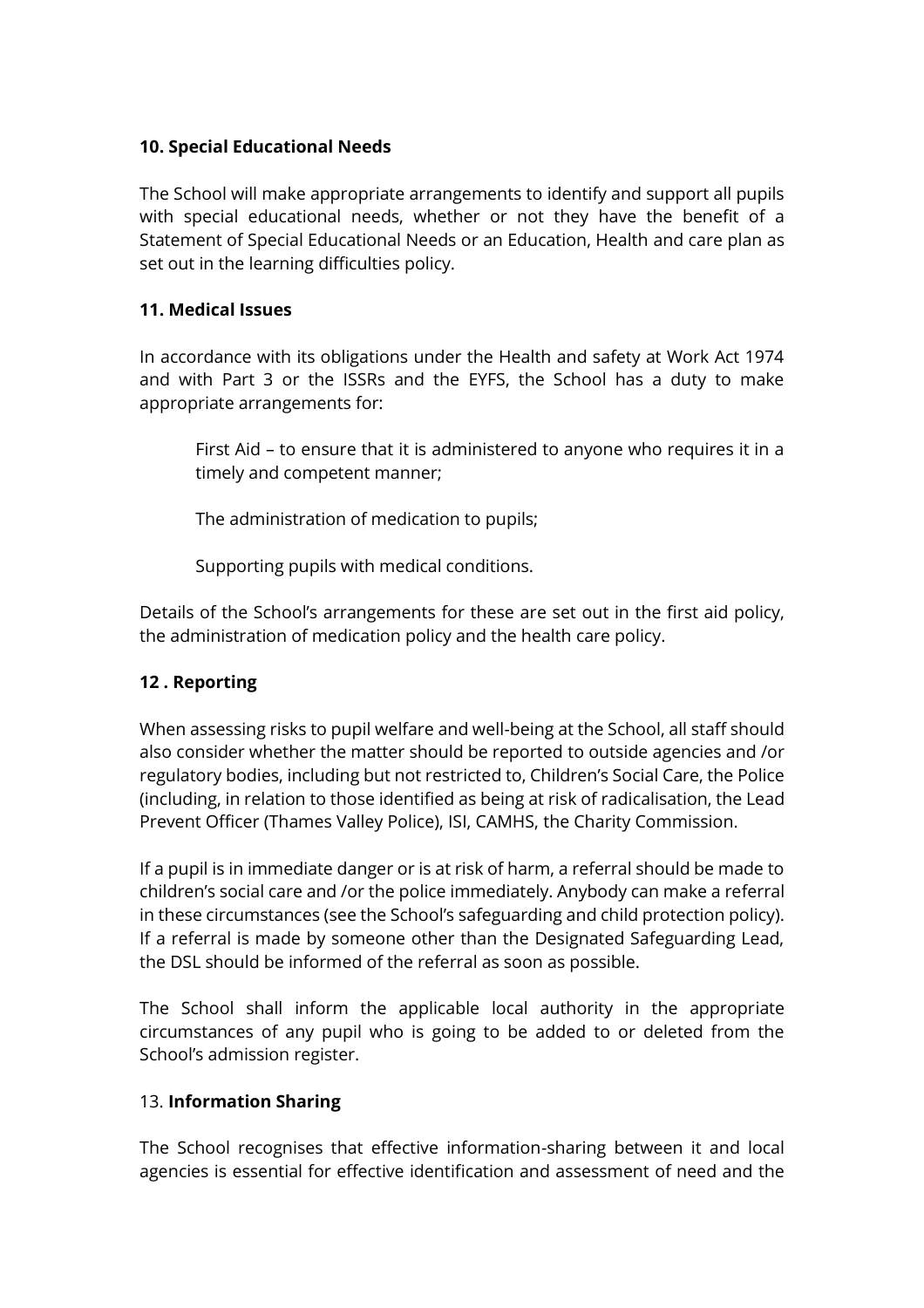delivery of appropriate support and the key to providing effective early help where there are emerging problems.

Wherever the School proposes to share information under this policy or related welfare policies, it will have due regard to the principles set out in the DfE advice note, "information sharing: advice for practitioners providing safeguarding services to children, young people, parents and carers" March 2015

#### 14**. Monitoring Review**

The Deputy Head or another senior member of staff will monitor relevant risk assessments and any action taken in response to risk assessments, regularly.

In undertaking the monitoring and review of relevant risk assessments and this policy ( as necessary), the Deputy Head will seek to identify trends and understand issues of concern and to take steps to improve systems to manage these.

This policy and related School procedures will be reviewed annually.

This Policy also applies to EYFS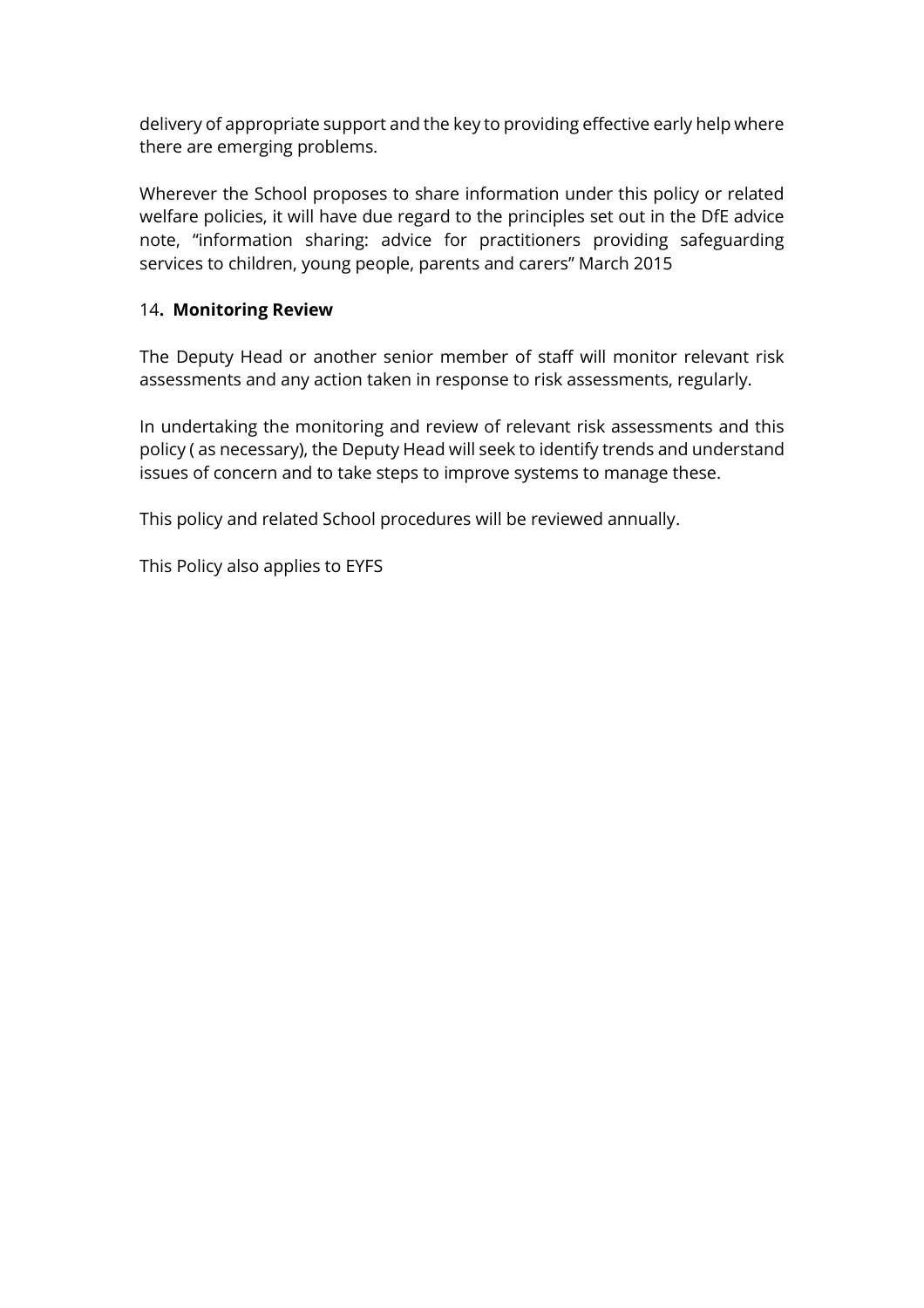#### Appendix 1 Guidance on Risk Assessment

A pupil welfare risk assessment is a careful examination of what could cause harm to pupil welfare and a consideration of appropriate control measures, so that you can weigh up whether the School has taken adequate precautions or should take additional steps to prevent the risk of harm.

The purpose of a risk assessment is not to create huge amounts of paperwork, but rather to identify sensible measures to control real risks – those that most likely to occur and /or will cause the most harm if they do.

When thinking about your risk assessment in this context, remember:

A welfare issue is anything that may harm a pupil; to include cyber-bullying, abuse and the risk of radicalisation and extremism.

The risk is the chance that a pupil could be harmed, together with an indication of how serious the harm could be if it occurs.

Step 1 : Identify the Issue

First you need to work out how pupils could be harmed. This will generally be set out in the concern raised about a pupil's welfare.

Step 2 Decide who might be harmed and how

Identify individual pupils or groups of pupils who might be harmed and how they might be harmed by the concern raised.

Step 3 Evaluate the risks and decide on precautions

Decide what to do about the risks.

Compare what you currently do with what is required by law, DfE guidance or is accepted good practice. If there is a difference, list what needs to be done to protect the pupil's welfare. Where appropriate take into account any special requirements or protected characteristics. Identify how information should be shared and follow any procedures regarding the internal authorisation of suggested precautions.

Step 4 Record your findings and implement them